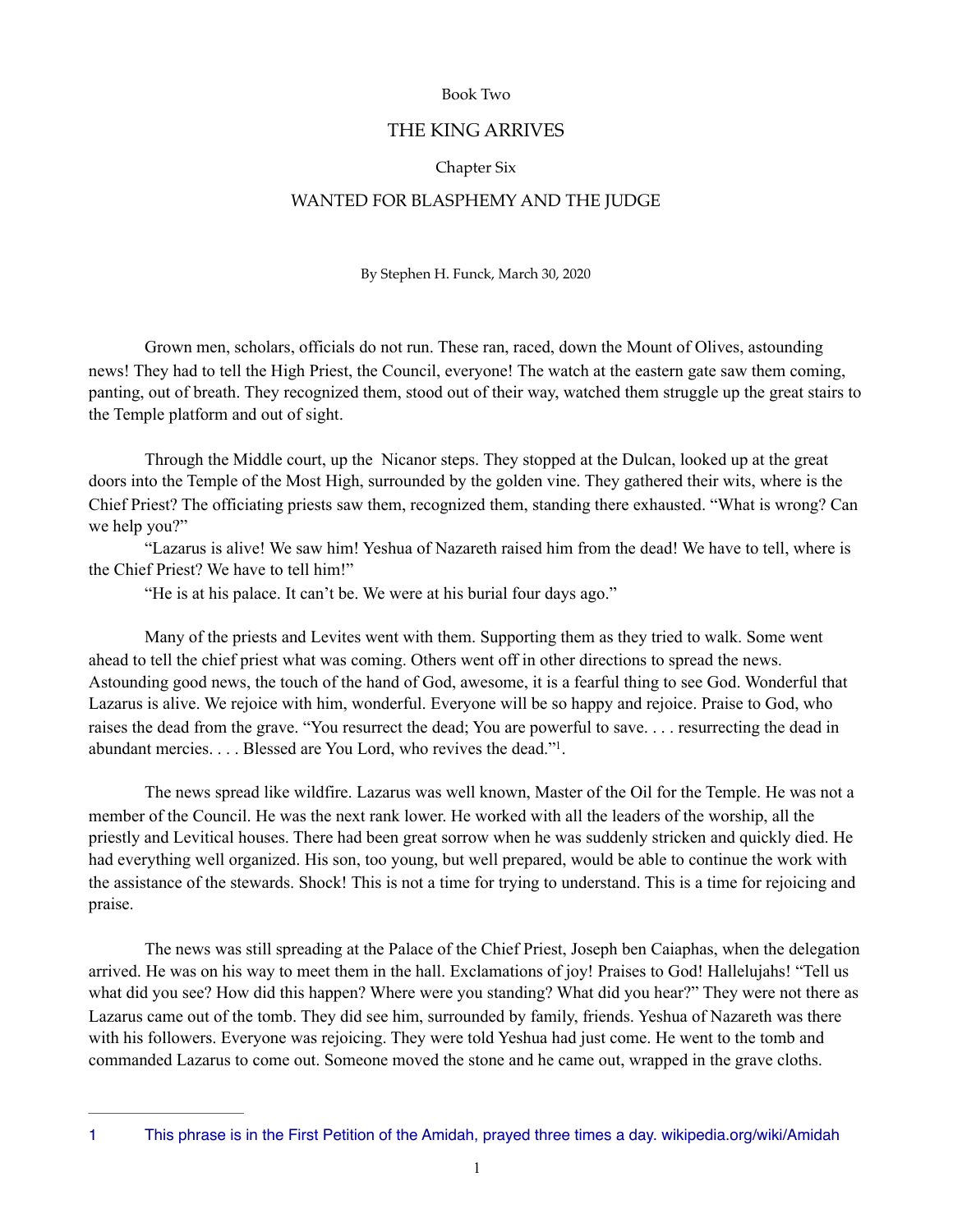"So you did not see it with your own eyes? Still it is wonderful news. We must have Lazarus come here. We can send a litter for him. Tell the Council to come. They all must hear and see."

"Your Excellency, should we give him a time to, to adjust, to?"

 "Malchus, go! Tell Lazarus, we praise God. Rejoice. Blessed are You Lord, who revives the dead. Who would have thought we would see this day, with our own eyes? Ask him how soon we can see him? We want to have the whole Council here for him. Take a litter. He doesn't have to walk."

 It was the next day that Lazarus came to the Council Chamber. The Sanhedrin surrounded him with praises to God. They rejoiced to see him alive, raised from the dead. Lazarus was seated in the place of honor at the right-hand of the Chief Priest. A service of praise had been prepared. The invocation and opening prayers were by the Chief Priest, then the singers and musicians led the praises. When worship was over, servants brought wine and the finest of dainties. Everyone was asking questions, praising God, telling Lazarus he was looking so good, healthier than ever. Lazarus was quite overwhelmed.

 "Had he seen, heard anything in the tomb? How did he feel? Tell us again what happened?" They did not known that he knew Yeshua of Nazareth. "Tell us how did you meet him, what is he like, do you think he is the messiah?" There were a lot of questions about Yeshua. Some of the questions, most, made him feel uncomfortable. He was well aware how the Council felt about Yeshua. He had kept quiet in the past concerning Yeshua so not to antagonize them. "Did he believe it was by the power of God that Yeshua of Nazareth had called him out of the tomb? Could it have been a coincidence?" They knew it was a miracle, by the power of God, he was alive. He was living proof of the power of God over death. They had been uncomfortable with Yeshua of Nazareth for a long time. This seemed to make them more uncomfortable. Finally long after he was tired out from all the questions, they let him go back home.

 Everyone back home in Bethany was filled with questions about his appearance with the Council. He did not want to talk much. All Lazarus's workmen and their families and many from the city, priests, Levites, many others all wanted to see him. He sat by the gate, listening to their praises, nodding his head, holding his hand out to be touched. Telling them to thank and praise God. His stewards took charge of the crowd, keeping them organized, moving along. When they saw he could take no more, they shut the gate and escorted Lazarus inside. This was going to continue for many days. Yeshua and His followers filled the great house and overflowed to the olive press at the bottom of the Mount of Olives.

 The whole city, all Judea, everywhere was thrilled with the news. Many of the people had heard a little about Yeshua of Nazareth. They became very interested. Many were touched with fear. They believed a person's spirit stayed close by three days after death, sometimes returned. Some who had been thought dead revived. Lazarus had been dead four days! What was God doing? How were their lives going to be changed? Was this the Messiah at last? Many were eager for the Romans to be driven out. Many looked forward to the fulfillment of the prophecies that God was going to raise His people, themselves, up to be the masters of the world. Many who were considered leaders of the faith were troubled. Yeshua was an outsider, unknown. How could he be Messiah? Satan had caused great damage before with false messiahs.

 The attention on Lazarus also surrounded Yeshua. His followers rejoiced in the attention. Yeshua said they needed to leave Jerusalem and headed the group back north toward Galilee. The constant questions and speculation affected everyone. The Council members were constantly bombarded with questions, statements. A few days later there was another meeting of the Council. All they wanted to talk about, all they didn't want to hear any more about, was Yeshua of Nazareth and the raising of Lazarus from the grave. It was a very agitated group that gathered.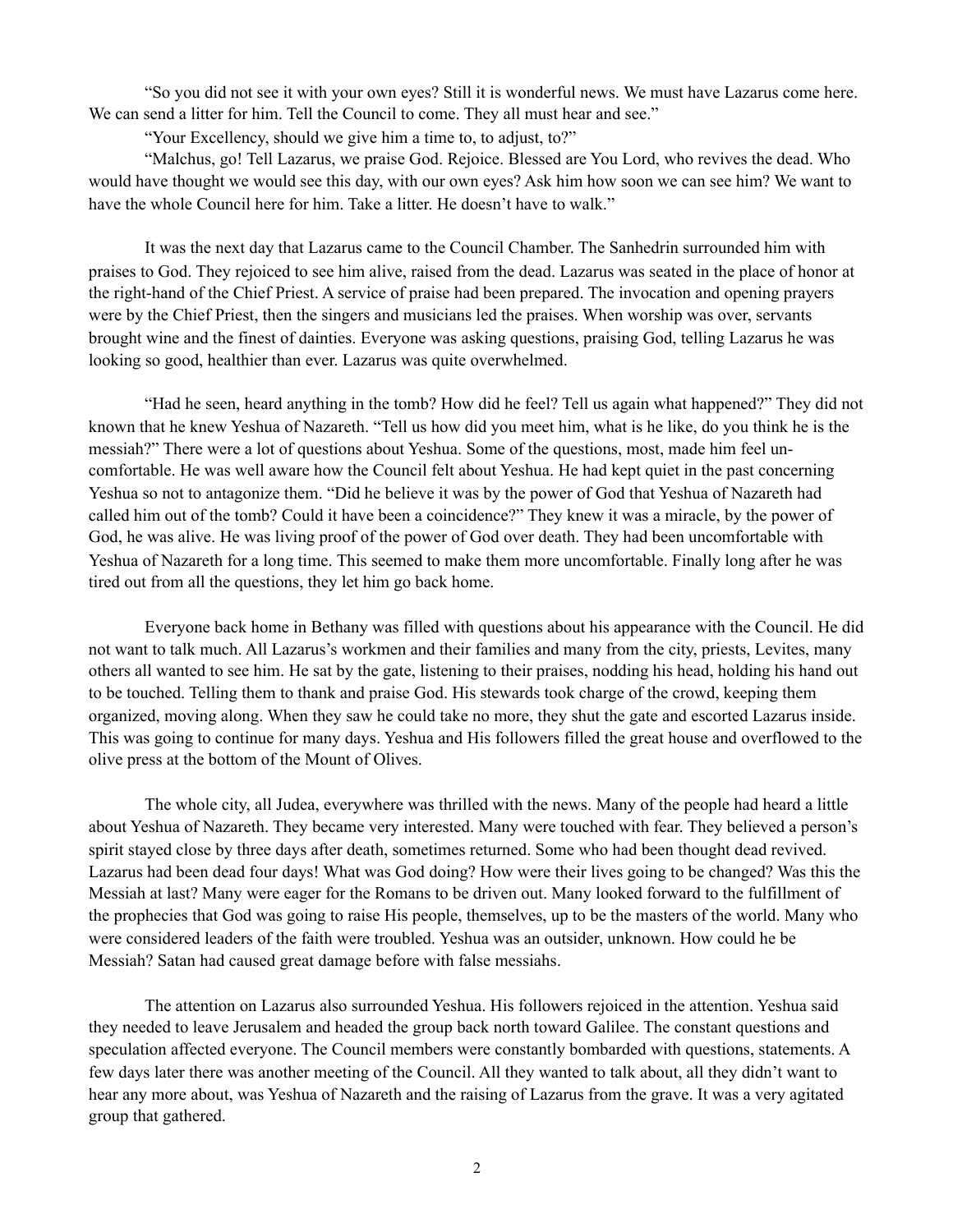There was constant talking as the council assembled. Joseph, the Chief Priest, had been stopped by so many on the way in that he was one of the last to enter. He took his throne and waited for them to quiet down. As soon as the opening formalities and prayers and been said, everyone tried to talk at once. "The whole city is troubled. Everyone is asking questions, wherever I go. What does the Council say about Lazarus? Is this the Messiah? What do we know about this Yeshua? The scholars cannot teach without interruption. How could the Messiah be the illegitimate Son of Mary? Has the Almighty Ruler of heaven and earth informed us that he is Messiah? He talks as if he is God, Himself, outrageous! What do the scriptures have to say? He is uneducated. He never was a student of any great teacher. He is common laborer, Galilean, Sabbath-breaker, village magician, in league with evil spirits. Is this the time the Romans are to be cast out? Is this the beginning of the end times, the fulfillment of the prophecies? Is Yeshua going to take the throne of God and rule? What will happen to the council now? We have to do something! The Council must issue a ruling! Some people think we should rule that Yeshua is the Messiah!" Over and over the charges, the complaints, were repeated.

 The Chief Priest could hardly keep some semblance of order. They scarcely noticed him when he spoke. After a long time, it was a long time, they began to slow down. They were getting talked out. Joseph waited and waited some more. They were angry, worried, confused. Everyone in the city and beyond was also angry, worried, confused. Everyone was looking to the great council for guidance. What was the will of God? They were His representatives. His authority was on them. They spoke and acted for God on earth. Joseph heard what they had been saying. He felt the same way himself. Those were his own questions. They were the Council, the Sanhedrin. They had to act for God, the Almighty King, now! The current situation, the confusion of the people, was dangerous. A spark and the people would attack the Romans, revolt, drive them out.

 Joseph ben Caiaphas rose from his throne, looked around the council hall. "Gentlemen, what you have been saying is true. We are in perilous times. Disaster could quickly come. This Yeshua of Nazareth, will only become more powerful, more dangerous. No one knows what direction he will take, how he will make use of his power, if, when, he seizes control. If he replaces us and the Romans, it will be the end for us all. We must defend our nation, the heritage of the God of Abraham, Issac and Jacob, King of Heaven. God is our righteous Judge, ruler of heaven and earth, to whom all the nations of the earth pay homage."

 "This man is disturbing, desecrating our nation, by his claims and actions. We must protect, guide, rule for the people. This man must be declared blasphemer, for his outrageous claims and actions, pretending he is God, from God. He must be seized, brought for trial before this great assembly. He must be executed to save us all." The council erupted in cheers, hallelujahs, cry of joy!

<span id="page-2-5"></span><span id="page-2-4"></span><span id="page-2-3"></span>The formal accu[s](#page-2-0)ation was composed and sent to all Judea. Notices were also sent to Herod Antipas<sup>[2](#page-2-0)</sup> and P[h](#page-2-1)ilip the Tetrarch<sup>[3](#page-2-1)</sup> for them to inform their lands, separate notices were sent to the cities of the Decapolis, Antioch, Damascus and Alexandria. Anyone who found Yeshua of Nazareth was to seize him and bring him to Jerusalem for trial by the Sanhedrim on the charge of blasphemy<sup>[4](#page-2-2)</sup>. A copy was sent to the Palace in Caesarea to the Roman Pilate as a matter of courtesy.

 Yeshua and his followers left Jerusalem surrounded by cheers and praises for the resurrection of Lazarus. Crowds had been pressing in. They left to get some room and to spread the news. From Jericho north all they

<span id="page-2-0"></span>[<sup>2</sup>](#page-2-3) [https://en.wikipedia.org/wiki/Herod\\_Antipas](https://en.wikipedia.org/wiki/Herod_Antipas)

<span id="page-2-1"></span>[<sup>3</sup>](#page-2-4) [https://en.wikipedia.org/wiki/Philip\\_the\\_Tetrarch](https://en.wikipedia.org/wiki/Philip_the_Tetrarch)

<span id="page-2-2"></span>[<sup>4</sup>](#page-2-5) Blasphemy was a death sentence. <https://en.wikipedia.org/wiki/Blasphemy>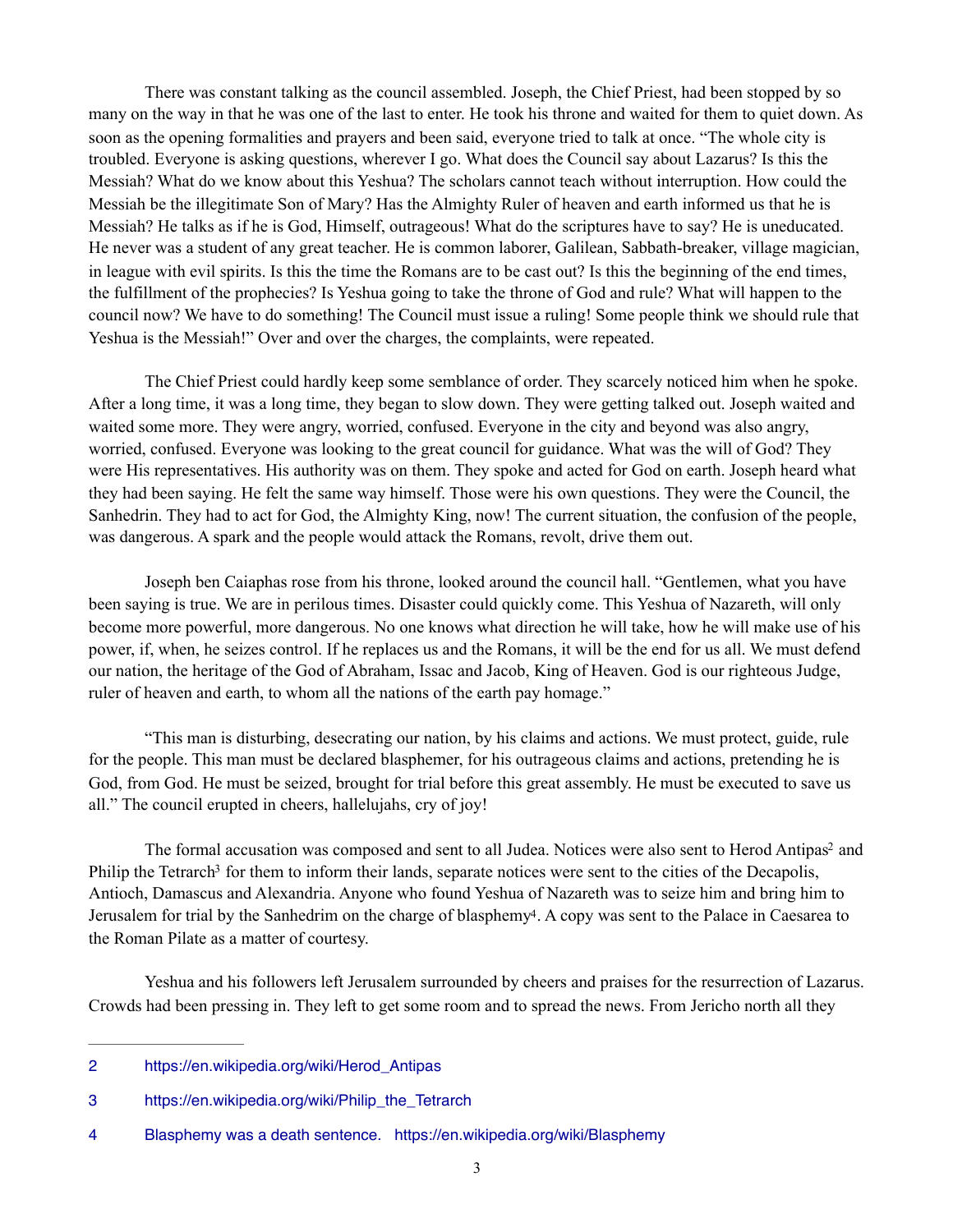had been hearing were praises. A number of people had joined in with them, over three hundred. Those in the back had been talking about their expectations about what was to come. Surely Yeshua would gather a much greater following from those who had known him in Galilee and return in triumph to Jerusalem.

 They were near Scythopolis, on the way to Galilee. Some had gone ahead to prepare for Yeshua's arrival when they heard the news. They were horrified! They immediately returned to Yeshua and told him and all who were there. "Anyone who found Yeshua of Nazareth was to seize him on the charge of blasphemy." Everyone was beside himself with grief. They were wailing like mourning. Yeshua was calm. His face was full of sorrow. Many had to return to Galilee. They had land and animals to care for, fish to catch. Yeshua told them when they returned to Jerusalem for Passover to go to Lazarus' home in Bethany for further instructions.

<span id="page-3-2"></span>Yeshua lead them into the wadi<sup>[5](#page-3-0)</sup> that lead to Pella. There were branches off to the sides. They settled in, out of sight of the travelers using the wadi. Steep dry walls of the ravine towered over them, closing in around them. It was very tight on the wadi floor.

 The crowds stopped coming to see Lazarus. He felt a chill settle in around him, even between him and his workers. He was greeted from a distance when he went to Temple for daily worship. He had official business to conduct with the worship leaders. A few of the Council did make a point of walking with him, not that they said much. Lazarus noticed the pain, confusion, in the faces of the people he talked with. The Council was pleased at the turn of affairs with the population. They were confident, sure of themselves. The whole nation knew they were appointed by The Lord God, creator, ruler of heaven and earth, to guide and protect His chosen people, the children of Abraham. They were the scholars who knew the sacred writings and taught the truth of God. When the people learned of their judgment that Yeshua of Nazareth was an impostor, the people obeyed. People are sheep. They need and follow their leaders. The Council's influence was strongest in Judea where they controlled both the Temple and Judean government. Galilee and Perea and further beyond were less obedient.

 How long would it be before Yeshua was found? The Council was not concerned. They were no longer hearing all the questions and complaints. They had something much greater to consider, Passover. There was so much to plan and organize. Nearly every one in Judea and Galilee and Perea would come. The total would be over two million, including pilgrims from all over the world. There would be great delegations from Alexandria, Antioch, Babylon. All would be bringing offerings. The worship would be glorious. The offering astounding. Years of experience would be the foundation for glory and praise.

<span id="page-3-3"></span> Yeshua told his followers to pack up and head back closer to Jerusalem. He led them into Samaria and they made camp near the village of Ephraim<sup>6</sup>[.](#page-3-1) The land there began to slope down into the great valley. There were wadis with caves in the hillsides. They settled in, camped out of sight of travelers. The hillsides were green from the winter rains. Shepherds pastured their flocks around them. They kept quiet. They great ones did not think well of shepherds and the shepherds would not be quick to report. The Samaritans were antagonistic to the

<span id="page-3-0"></span>[<sup>5</sup>](#page-3-2) A "Jesus Hideout" in Jordan Biblical Scholar James Tabor Looks From the Gospels to Wadi el-yaris <https://en.wikipedia.org/wiki/Taybeh> A Wadi named Cherith, and just to the north the Decapolis town of Pella. Cherith, of course, was the ravine where Elijah hid and was fed by the ravens when he fled from King Ahab and Queen Jezebel when his life was in danger (1 Kings 18:1-7). Pella was the traditional location where the followers of Jesus fled around 68 CE when Jerusalem was put under siege by the Romans prior to its destruction.

<span id="page-3-1"></span>[<sup>6</sup>](#page-3-3) John 11:54 .<https://en.wikipedia.org/wiki/Samaria>[https://ferrelljenkins.blog/2013/05/30/jesus](https://ferrelljenkins.blog/2013/05/30/jesus-withdrew-to-ephraim/)[withdrew-to-ephraim/](https://ferrelljenkins.blog/2013/05/30/jesus-withdrew-to-ephraim/) <https://www.travelujah.com/guide/samaria/taybeh>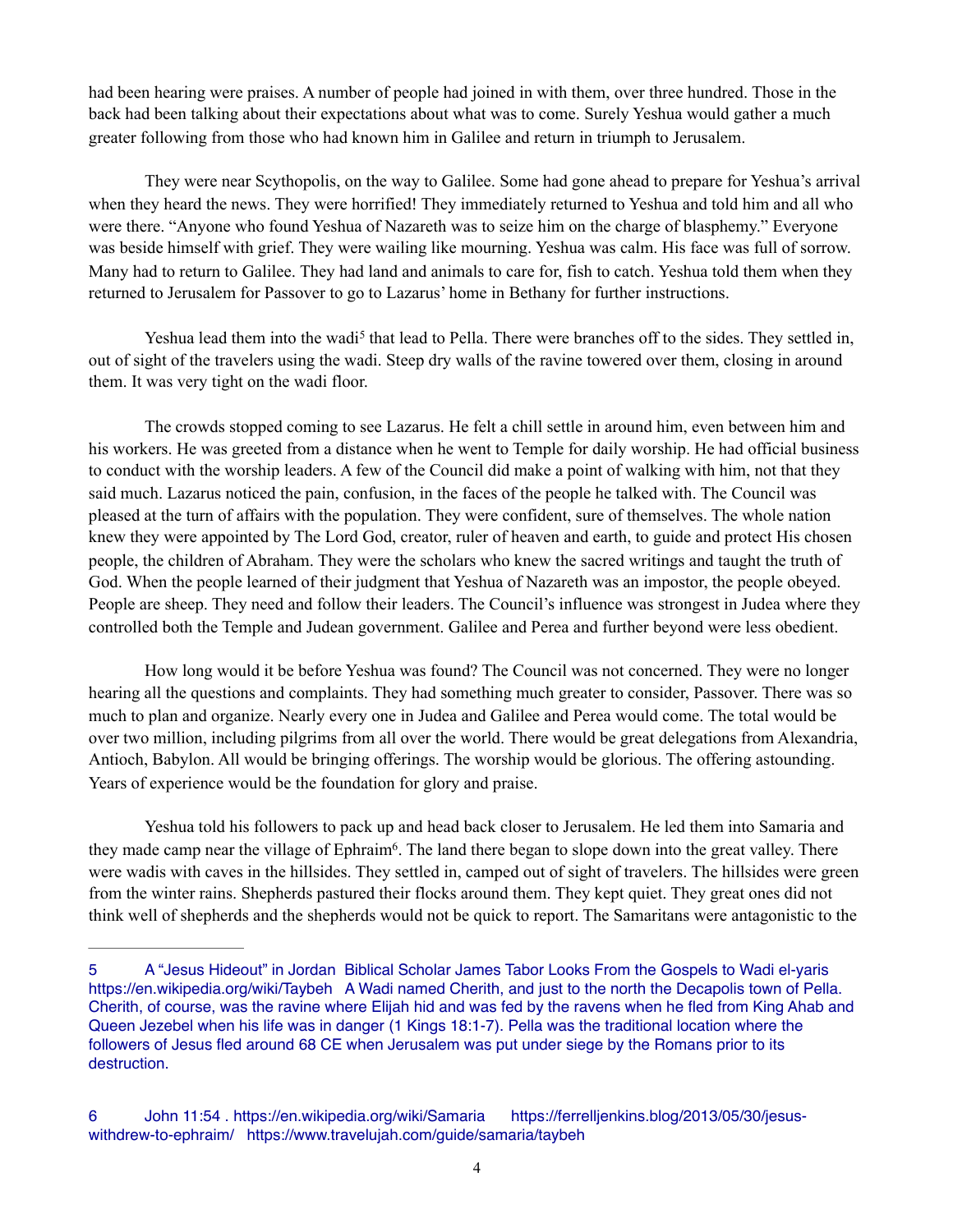people in Judea and the leadership. If they had heard of the Council's ruling, they would not care. They would not report Yeshua. He was no longer able to travel from town to town announcing the good news and healing. That meant people would not be giving gifts, food and welcoming guests in homes, as official followers of Yeshua. Now they had to buy food and necessities. They had to buy cooking pots and ovens.

 Travelers on long trips buy what they need. Most pilgrims for the three festivals had a short trip to Jerusalem. They carried just what they needed to use or to sell. Pilgrims stayed with their usual group in the usual place. Cooking pots and ovens were too heavy to carry back and forth so they were left with the steward in control of the land. It did not rain at the times of the three festivals so tents were not needed. When necessary, they held up a screen so women could change their clothes.

 Judas was the treasurer. He was cheerful when the bag was heavy. Now, his demeanor was changed, miserly and complaining. Women in that society wore gold earrings, bangles, necklaces of coins. They were the public display of their husbands' wealth. Judas began to ask them to donate to the common cause. The wives noticed, complained among themselves, that Judas' wife had not parted with much of her gold. She had more gold than the other wives. Mother Mary set the example by donating all she had. The mood of the whole group had changed. Yeshua was spending even more time than usual by himself in prayer.

 They kept up the daily worship. He taught them, answered their questions. He did not explain what was happening or what he, they, would do in the future. They missed the attention of the people, basking in the reflected admiration of Yeshua. Gloom seemed to settle. Finally Yeshua told them to pack up, they were going to Jerusalem for the Passover. They would go to Lazarus. He would have place for them to stay. They no longer needed the ovens, pots, so they sold them back to the merchants. They needed the money. Their bag was empty.

 It was the day before the Sabbath before Passover. No one traveled on the Sabbath. The roads were crowded with pilgrims. The final rush would come after Sabbath. Along the way, all over the Mount of Olives, large numbers of people were making camp. It was mid afternoon when they reached Bethany. Lazarus was very happy, excited, to see them, especially to see Yeshua. Yeshua's followers from Galilee had been coming to him, saying Yeshua had told them to meet him there. Lazarus ordered his household staff to prepare a fitting Sabbath dinner for them all. They totaled several hundred and more could come after Sabbath. His steward sent to the foremen in Bethphage for the rest that was needed. That evening they stayed at Lazarus' great home and at the Olive Press<sup>[7](#page-4-0)</sup>

<span id="page-4-1"></span> It was late the day before Passover when people realized Yeshua and his followers had arrived. Report did get to the Sanhedrin, but it was too late to do anything. Nothing could be done on Sabbath. Action would have to wait until the next week. The leaders were both happy they could catch Yeshua and concerned because of the vast number of pilgrims. They did not want them all stirred up into violence.

# THE PREFECT ARRIVES

 At the same time Yeshua and his followers were traveling to Bethany, the Roman Prefect was approaching Jerusalem with the cohort from Caesarea. Three times a year Jerusalem would be packed tight. For Passover, Pentecost and Sukkot the surrounding area filled for long distances with throngs of pilgrims. Vast crowds two million and more ,with many troublemakers taking advantage of the confusion meant security and control had to increase as well. The Sanhedrin called in as many of their forces as they could spare. Herod

<span id="page-4-0"></span>

<https://en.wikipedia.org/wiki/Gethsemane> [7](#page-4-1)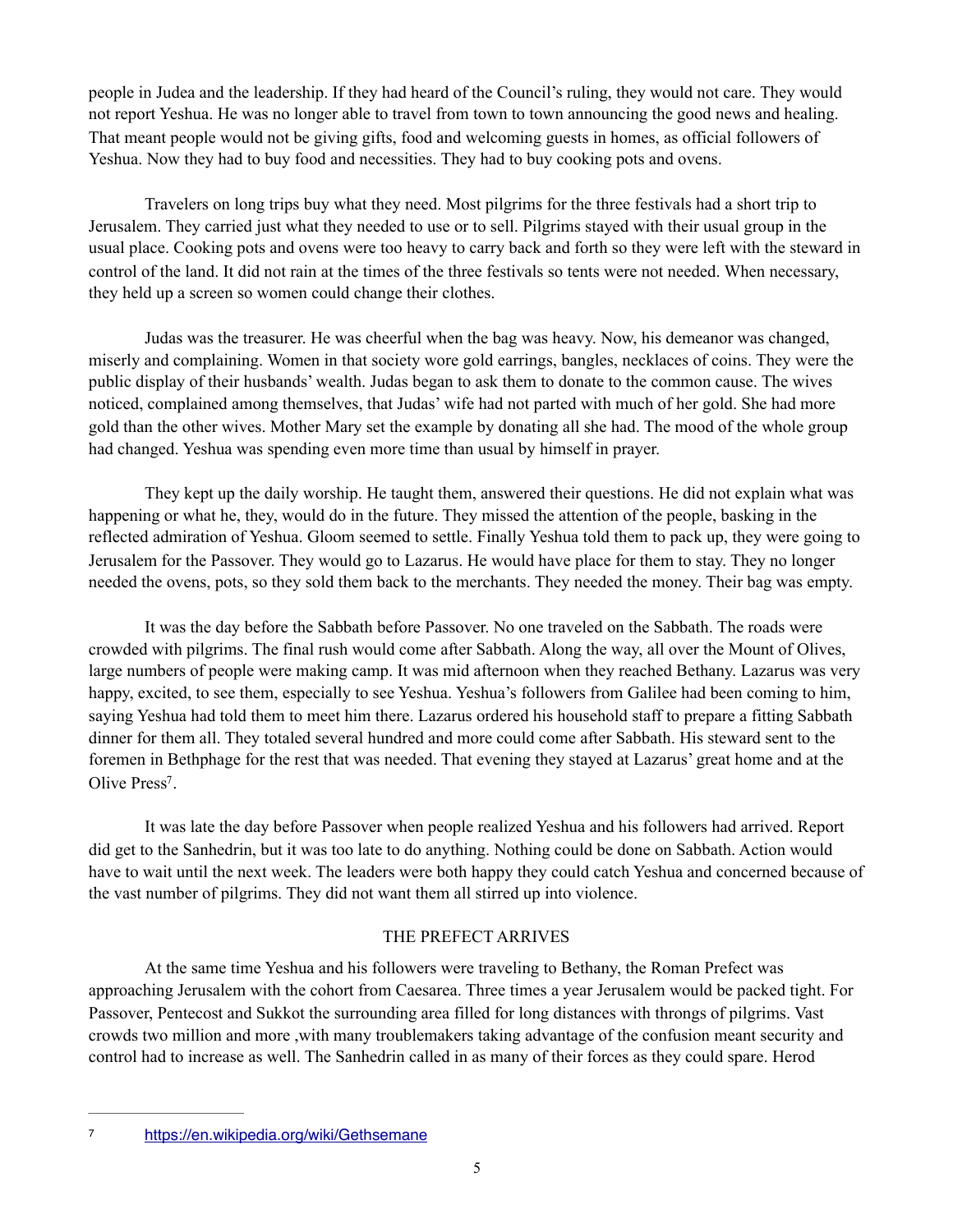<span id="page-5-11"></span><span id="page-5-10"></span><span id="page-5-9"></span>Antipas<sup>8</sup>[,](#page-5-0) Philip the Tetrarch<[s](#page-5-2)up>9</sup> and Lysanias<sup>10</sup> each were allowed to bring a century as palace guards. Their cavalry forces and the Judean ones guarding the frontier had to remain on duty. The Arab tribesmen always tried to carry off what they could. The cities of the Decapolis had no legal rights in Jerusalem and needed all they had for protection from the Arabs. The Romans kept one of their six cohorts in Jerusalem. For the great festivals they added a second, doubling [t](#page-5-3)he force. The Prefect<sup>[11](#page-5-3)</sup> also was present to watch over the Sanhedrin and Chief Priest. There were cases awaiting since the Prefect alone had the authority to execute.

<span id="page-5-14"></span><span id="page-5-13"></span><span id="page-5-12"></span>This time the Prefect ordered h[a](#page-5-4)lf the cohort at Joppa<sup>[12](#page-5-4)</sup> to take over at his capitol Caesarea. He brought the cohort and cavalry at Caesarea with him to Jerusalem. They were being rotated. After the festival the cohort in Jerusalem would go to Joppa and the three centuries there would join the rest in Caesarea. It was a three day trip up and three days back, three times a year. The roads were packed tight with pilgrims. The vanguard was the Prime Century. It was twice the size of other centuries<sup>[13](#page-5-5)</sup>. One hundred sixty foot equipped for battle, lead by their centurion with two buglers and signifers to announce their arrival. They were followed by forty contubrium and mules for baggage.

 Next was the Prefect's chariot, the Tribune and Provincial staff in chariots, on horse or walking. lead by buglers and signifers with bare poles. Everywhere else the signifers would have been bearing the symbols of Rome. Major conflicts with the whole population about images forced the Romans to not display them anywhere in Jewish lands. That religion forbade images. The leadership was closely followed by ten pack mules bearing  $gold<sup>14</sup>$  $gold<sup>14</sup>$  $gold<sup>14</sup>$  an[d](#page-5-6) the 30 horses of the Alae. Their contubium followed with the second century.

<span id="page-5-17"></span><span id="page-5-16"></span><span id="page-5-15"></span> The second century of eighty followed with twenty contubrium with mules and baggage. They led the Prefect's wife, Portcia<sup>[15](#page-5-7)</sup>. She was carried in a litter, the proper conveyance of a Roman lady, then household retainers. They were followed by civilian staff, camp followers<sup>[16](#page-5-8)</sup>, victualers, cooks, laundresses and their children. Then came the rest of the centuries. However the baggage for the sixth century was in front of them since they were the rear guard.

<span id="page-5-3"></span>[https://en.wikipedia.org/wiki/Pontius\\_Pilate](https://en.wikipedia.org/wiki/Pontius_Pilate) Archeology finds show Pilate was a Prefect [https://](https://en.wikipedia.org/wiki/Prefect) [11](#page-5-12) [en.wikipedia.org/wiki/Prefect](https://en.wikipedia.org/wiki/Prefect) [https://en.wikipedia.org/wiki/](https://en.wikipedia.org/wiki/Judea_(Roman_province))Procurator (Roman) https://en.wikipedia.org/wiki/ Judea (Roman province)

<span id="page-5-4"></span>https://en.wikipedia.org/wiki/Cohort (military\_unit) <https://en.wikipedia.org/wiki/Signifer> [https://](https://en.wikipedia.org/wiki/Cornicen) [en.wikipedia.org/wiki/Cornicen](https://en.wikipedia.org/wiki/Cornicen)

<span id="page-5-5"></span><https://en.wikipedia.org/wiki/Centuria#Military> <https://en.wikipedia.org/wiki/Contubernium>[13](#page-5-14)

<span id="page-5-6"></span>[14](#page-5-15) The estimated cost of two cohorts, palace and provincial staff for half a year is 4 million sesterces. <https://en.wikipedia.org/wiki/Sestertius>or 1000 pounds gold and much of the value would have been silver[.https://en.wikipedia.org/wiki/Imperial\\_Roman\\_army](https://en.wikipedia.org/wiki/Imperial_Roman_army) <https://en.wikipedia.org/wiki/Auxilia>

<span id="page-5-7"></span>[15](#page-5-16) https://en.wikipedia.org/wiki/Pontius\_Pilate%27s\_wife

<span id="page-5-8"></span>[https://en.wikipedia.org/wiki/Camp\\_follower](https://en.wikipedia.org/wiki/Camp_follower) [http://www.newscientist.com/article/mg22530044.800-](http://www.newscientist.com/article/mg22530044.800-romes-military-women-have-been-hiding-in-plain-sight.html?cmpid=RSS%7CNSNS%7C2012-GLOBAL%7Conline-news#.Vse2vMegpKi) [16](#page-5-17) [romes-military-women-have-been-hiding-in-plain-sight.html?cmpid=RSS%7CNSNS%7C2012-](http://www.newscientist.com/article/mg22530044.800-romes-military-women-have-been-hiding-in-plain-sight.html?cmpid=RSS%7CNSNS%7C2012-GLOBAL%7Conline-news#.Vse2vMegpKi) [GLOBAL%7Conline-news#.Vse2vMegpKi](http://www.newscientist.com/article/mg22530044.800-romes-military-women-have-been-hiding-in-plain-sight.html?cmpid=RSS%7CNSNS%7C2012-GLOBAL%7Conline-news#.Vse2vMegpKi)

<span id="page-5-0"></span>[<sup>8</sup>](#page-5-9) https://en.wikipedia.org/wiki/Herod Antipas

<span id="page-5-1"></span>[<sup>9</sup>](#page-5-10) https://en.wikipedia.org/wiki/Philip the Tetrarch

<span id="page-5-2"></span><https://en.wikipedia.org/wiki/Lysanias> [10](#page-5-11)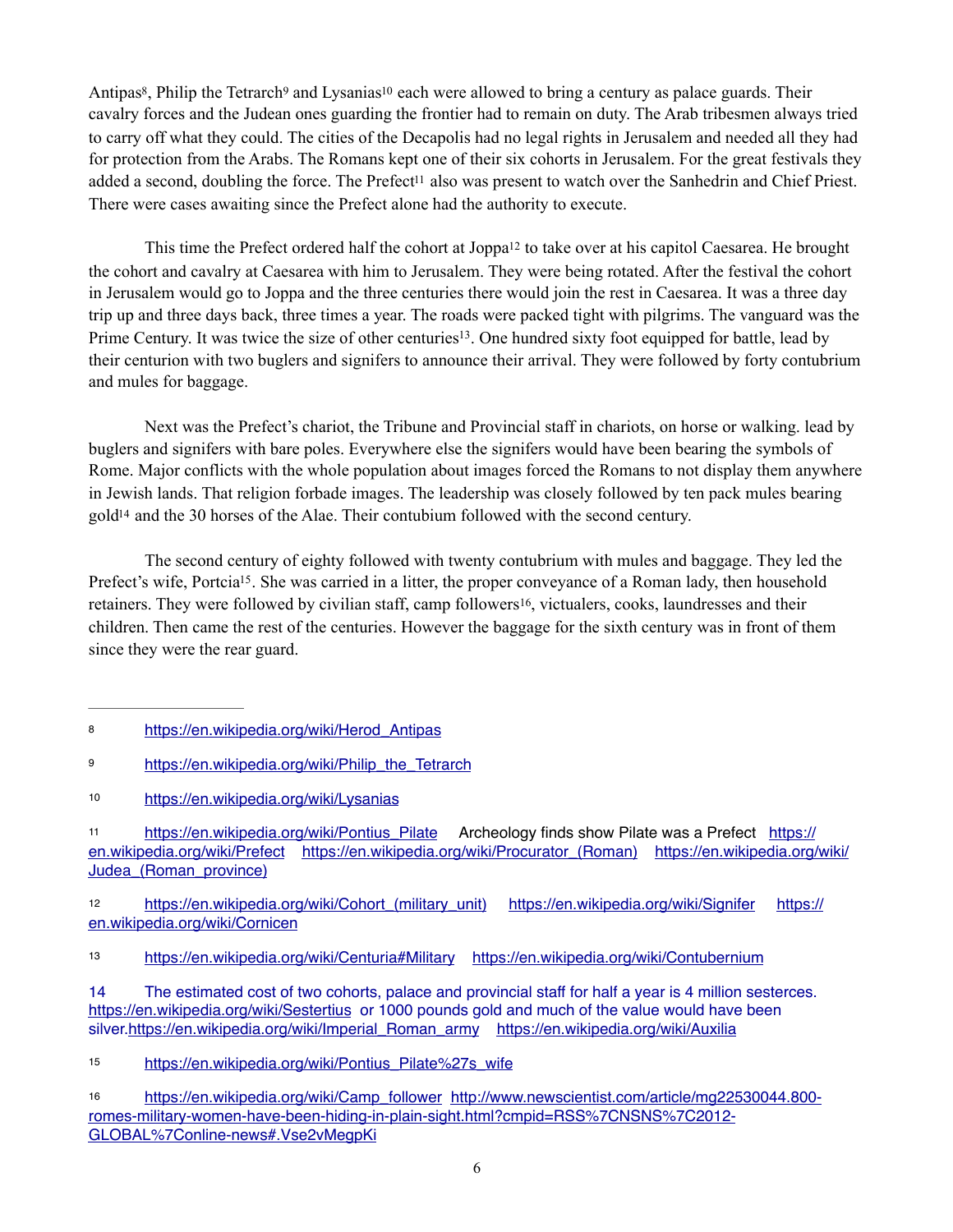They totaled five hundred sixty foot, thirty horse, chariots, one hundred sixty contubrium, mules, plus a collection of women and children. Twenty Provincial staff and fifteen household staff came up from Caesarea. It was nearly one thousand in all, walking for three days. They were tired. Some of the staff for the Province of Judea stayed in the Palace in Caesarea. Pilate had six cohorts under his command. Rome had a legion in Egypt and two on the frontier with Parthia in Syria. A full legion was 10 cohorts. The real military power were the legions and cavalry under the Sanhedrin in Judea, Herod Antipas in Galilee and Phillip in Perea<sup>[17](#page-6-0)</sup>. The Romans, Pilate, were far outnumbered.

 Riding in the chariot with the Prefect was a son of a senator, Titus Flavius Sabinus, He had just arrived from Rome to be the new Quaestor<sup>[18](#page-6-1)</sup>. The Prefect of Judea was an Equestrian<sup>19</sup>. He was outranked by Senators. Sons of Senators were ambitious. The easiest way to move ahead was to show up the Prefect, so he was a grave threat. Pilate was given a new Quaestor every year.

<span id="page-6-6"></span><span id="page-6-5"></span><span id="page-6-4"></span>"Pontius, I have heard so much about this country and am eager to serve you here."

 "May you find all you were looking for here." The Prefect commented, "I have been hearing rumors of changes in Rome since Livia died. What is happening?"

"Sejanu[s](#page-6-3)<sup>[20](#page-6-3)</sup> has been making changes. He made accusations against several powerful equestrians. They were condemned and chose suicide over the disgrace of execution."

<span id="page-6-7"></span>"That is what I have heard. Are there others?"

"The city is filled with confusion. Some Senators have also been accused."

"Senators? That is not the some as equestrians."

"The Senators are being quiet. Watching."

The Prefect said, "We are a long way from Rome. What happens there affects us here."

"Everyone has friends. Everyone has enemies."

"The enemy of your friend is your enemy too."

"What is it like here?"

 "Not much different. Be very cautious. The way things appear is usually quite different in reality. We are, Rome is, always to everyone the ultimate enemy."

"It seems like the Chief Priest is the ruler of the nation."

 "Yes. It is best to think of it that way. Religion, worship, is more for show. He struts around, impressing everyone. It is cover, support for what is done. Well, for what his father in law, the family does."

"What do you mean?

 "Annas, his family, is the real power. The Chief Priest, Joseph ben Caiaphas, is his son in law. Like Rome, there are friends and enemies. The Sanhedrin, like the Senate, has and doesn't have power. There are alliances and treachery. The high priestly families have their own portions of the government."

"It sounds like conflict."

"Each family looks out for itself first without consideration for the nation."

"Couldn't the troublemakers be eliminated? That is how Rome does it."

 "It was done. That is why the Roman Prefect, I, ended up with exclusive power to execute." "So they keep you on the good side."

<span id="page-6-3"></span>[20](#page-6-7) <https://en.wikipedia.org/wiki/Sejanus> Jesus crucifixion is in either 30 or 33 AD. This discussion reflects the situation in 30 AD.The Year of the [Consulship](https://en.wikipedia.org/wiki/Consulship) of [Vinicius](https://en.wikipedia.org/wiki/Vinicius) and [Longinus](https://en.wikipedia.org/wiki/Gaius_Cassius_Longinus_(consul_AD_30)) or 783 [Ab urbe condita](https://en.wikipedia.org/wiki/Ab_urbe_condita)).

<span id="page-6-0"></span><https://en.wikipedia.org/wiki/Auxilia>[17](#page-6-4)

<span id="page-6-1"></span><sup>18</sup> <https://en.wikipedia.org/wiki/Quaestor> https://en.wikipedia.org/wiki/Cursus honorum

<span id="page-6-2"></span><https://en.wikipedia.org/wiki/Equites>[19](#page-6-6)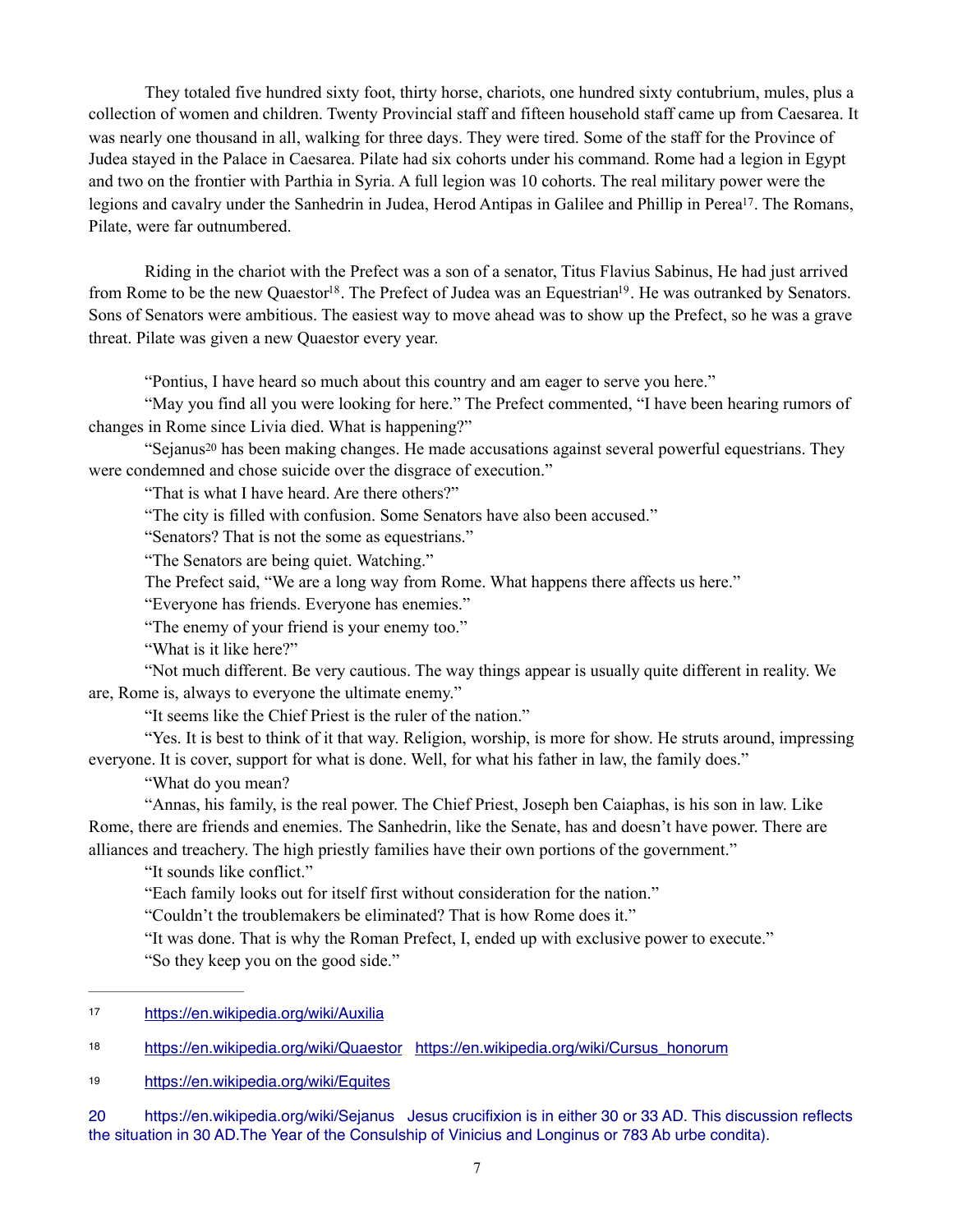"Not at all. They wanted a steady supply of water for the Temple. We added to the aqueduct with Temple funds. They made public accusation that I had stolen Temple funds. People died."

"It was their idea!"

"It runs by the Palace. I tapped into it. Did you hear of the affair of the golden shields?"

"No. What do you mean?"

 "I did not want Rome to hear of problems here without knowing I was supporting the Emperor so I had Golden Shields with the emperor's profile made and hung them in my private audience hall. None of the Jews would see it there, only palace staff. The Council heard, they appealed to Tiberius. He ordered me to remove them, his own portraits! I am astounded and deeply troubled. $2<sup>21</sup>$  $2<sup>21</sup>$  $2<sup>21</sup>$ 

 "Oh. That's what happened. I wonder? Everything to and from the Emperor goes through Sejanus. Sometimes people in Rome question what Tiberius actually is told."

<span id="page-7-7"></span><span id="page-7-6"></span><span id="page-7-5"></span><span id="page-7-4"></span>"I do not know why Sejanus would order them removed. It made no sense that Tiberius would."

The first sight of Jerusalem were the tops of the three towers on the great palace.<sup>[22](#page-7-1)</sup> As they moved closer, Pontius pointed out off to the left the high mound of Herod's mausoleum<sup>23</sup>[.](#page-7-2) He had copied it from Augustus' mausoleum. Herod's family was there but Herod's tomb was at Herodium<sup>[24](#page-7-3)</sup>. Rather than go through the city, they took the road around to the Jaffa Gate close to the Palace. For a long time they had been passing people camping for the festival. The palace wall towered over them on the right, with three high towers. Titus had never see such high walls and towers in his life.

 The gate was manned by Judean soldiers and there was a formal greeting by officials of the Sanhedrin. "Greetings in the name of the most high King of Kings. Of course you know we expect all of those with you to respect our traditions and refrain from doing anything that would offend our people. We pray everything will be pleasant and do not want the Romans to create a disturbance during these holy days."

 The Perfect responded, "Greetings in the name of the Senate and People of Rome. Those under my command have been instructed and admonished to conduct themselves properly. We hope all those in Jerusalem will conduct themselves in peace and respect all that the gods have placed in authority over them."

 The trumpets sounded the entry and the cohort paraded through and turned to the right along the wall of the Palace. There was a deep moat along the wall. They passed a small postern gate and proceeded to the main gate flaked by towers. On each side of the great gate were small gates for people. The gate was double, a large roofed room, with matching gates on the opposite side. Above on every side was a balcony for soldiers to rain down missiles.

 Titus hardly noticed the two centuries arrayed to welcome them. There was a great garden, trees, fountains, statues, pools. Beyond, a grand building and matching Basilicas to the right and left. The trumpets

<span id="page-7-0"></span>[https://www.cambridge.org/core/journals/harvard-theological-review/article/episode-of-the-golden-roman-](https://www.cambridge.org/core/journals/harvard-theological-review/article/episode-of-the-golden-roman-shields-at-jerusalem/8BA1CE883909282C693AC4972CF7E74F) [21](#page-7-4) [shields-at-jerusalem/8BA1CE883909282C693AC4972CF7E74F](https://www.cambridge.org/core/journals/harvard-theological-review/article/episode-of-the-golden-roman-shields-at-jerusalem/8BA1CE883909282C693AC4972CF7E74F)

<span id="page-7-1"></span>[<sup>22</sup>](#page-7-5) [https://en.wikipedia.org/wiki/Herod%27s\\_Palace\\_\(Jerusalem\)](https://en.wikipedia.org/wiki/Herod%27s_Palace_(Jerusalem)) Most of the area has not been excavated since it is under the Arminian Cemetery. Most map and model makers have not had to courage to comply with the account in Josephus. His description is far too large and glorious. [https://en.wikipedia.org/wiki/](https://en.wikipedia.org/wiki/Holyland_Model_of_Jerusalem) [Holyland\\_Model\\_of\\_Jerusalem](https://en.wikipedia.org/wiki/Holyland_Model_of_Jerusalem) [https://en.wikipedia.org/wiki/Jerusalem\\_during\\_the\\_Second\\_Temple\\_Period](https://en.wikipedia.org/wiki/Jerusalem_during_the_Second_Temple_Period)

<span id="page-7-2"></span><https://members.bib-arch.org/biblical-archaeology-review/9/3/2> [23](#page-7-6)

<span id="page-7-3"></span><https://en.wikipedia.org/wiki/Herodium>[24](#page-7-7)